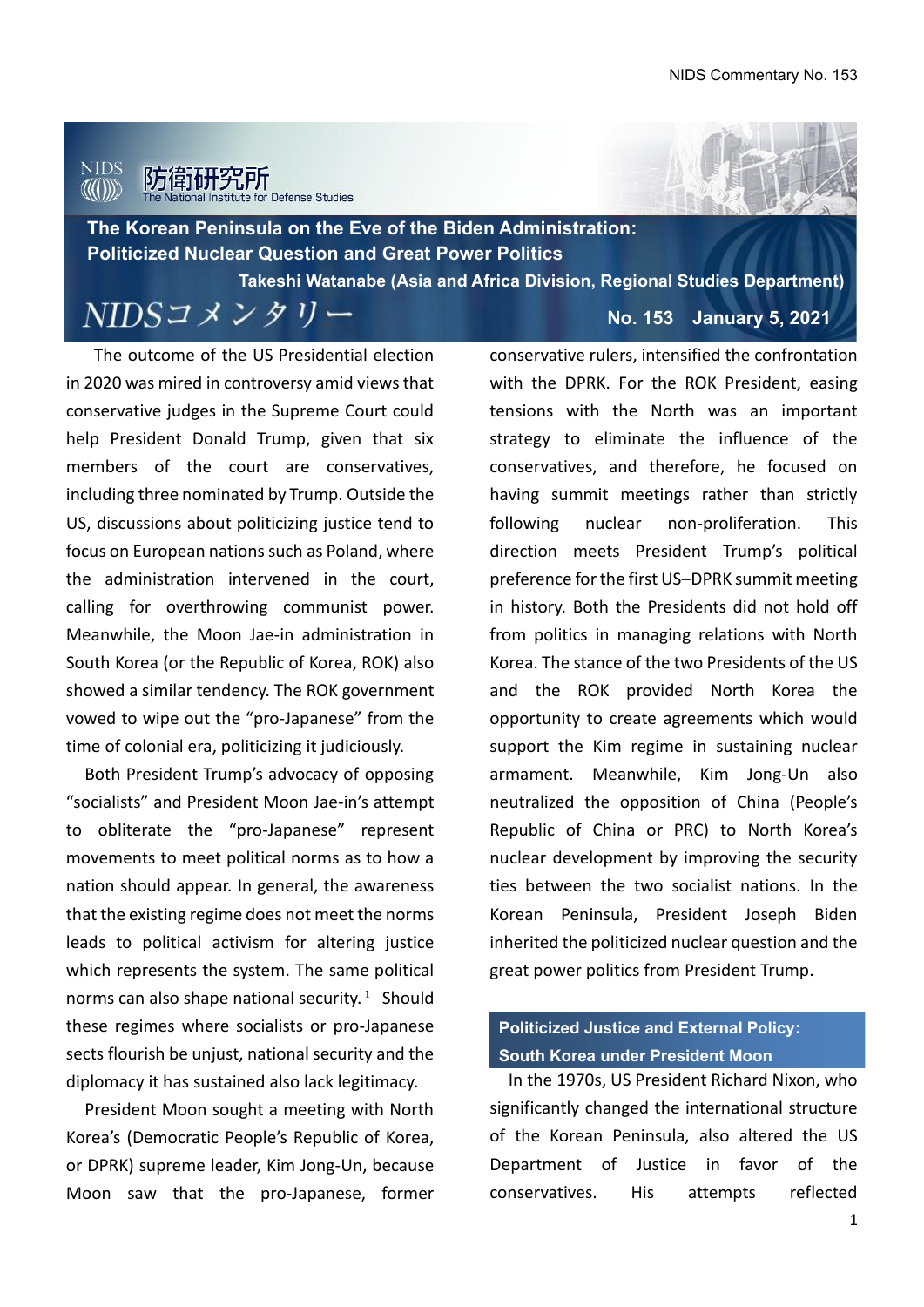conservative concerns that liberal policies since the New Deal would destroy how the US should appear. Nixon appealed to white voters in the south who shared the concern, and promoted the replacement of liberal judges with conservatives in the Supreme Court by even utilizing the administrative power of the Department of Justice. There was an argument that President Trump followed Nixon's movement which challenged the political neutrality of the justice system. $2$ 

The US experience overlaps the justice department in South Korea. Some liberals in South Korea have never fully embraced the current political system since democratization in 1987. They saw that even the democratic system did not represent how the nation should appear because the system allowed a leader of the former authoritarian system and a former Army general, Roh Tae-woo, to win the first Presidential election. Liberal judges organized an opposition movement to deny the authority of President Roh Tae-woo to appoint justices of the ROK Supreme Court. As a result of the movement, none of the Chief Justices that President Roh appointed completed the six-year term. $3$ 

President Moon appointed Kim Myeongsu as the Chief Justice, and Justice Kim was a member of the "Uri Pop Yong-hwe" (Our Law Society), which played a leading role in the movement against President Roh's Chief Justices.  $4$ Furthermore, President Moon's decision to appoint Justice Kim ignored the judges' year of entering the Judicial Research and Training Institute, which usually decides the sequence of appointing them as the Chief Justice.  $5$  The arrangement has helped narrow the range of political consideration in the appointment of Chief Justices. Like in the case of the US,

President Moon exhibited a political tendency of influencing the Supreme Court in favor of his leftist position.

According to remarks made by President Moon at the time of criticizing the nation's law enforcement agencies, his justice reform interwound with Japan's colonial rule and relations among the two Koreas. On February 15, 2019, the President expressed an intention of tightening control over prosecutors, insisting that the prosecutors and the police were "agencies that supported the coercive colonial rule of the Japanese Empire." Accordingly, he called for completely casting off "the shadow of law enforcement agencies left over from the Japanese colonial period," when the police "cracked down on independent activists."<sup>6</sup> This overlapped with his address several weeks later, on March 1<sup>st</sup>, the Independence Movement Day, where he stated that the "pro-Japanese collaborators" suppressed "independence activists" as pro-North Koreans even after the end of the colonial rule, resulting in the "ideological stigma" which intensified confrontations with North Korea.<sup>7</sup>

President Moon's attempts to eliminate "the vestiges of pro-Japanese collaborators" (Presidential address on March 1, 2019) among prosecutors advanced following the passage of the Act on the Establishment and Operation of the Corruption Investigation Office for High-Ranking Officials (ACIO) in January 2020, immediately before the spread of COVID-19. The ACIO reinforces the administration's power to control prosecutors. First, the ACIO intends to replace existing prosecutors with the Corruption Investigation Office for High-Ranking Officials (CIO) in investigating the President, Supreme Prosecutor, and National Assembly members<sup>8</sup>.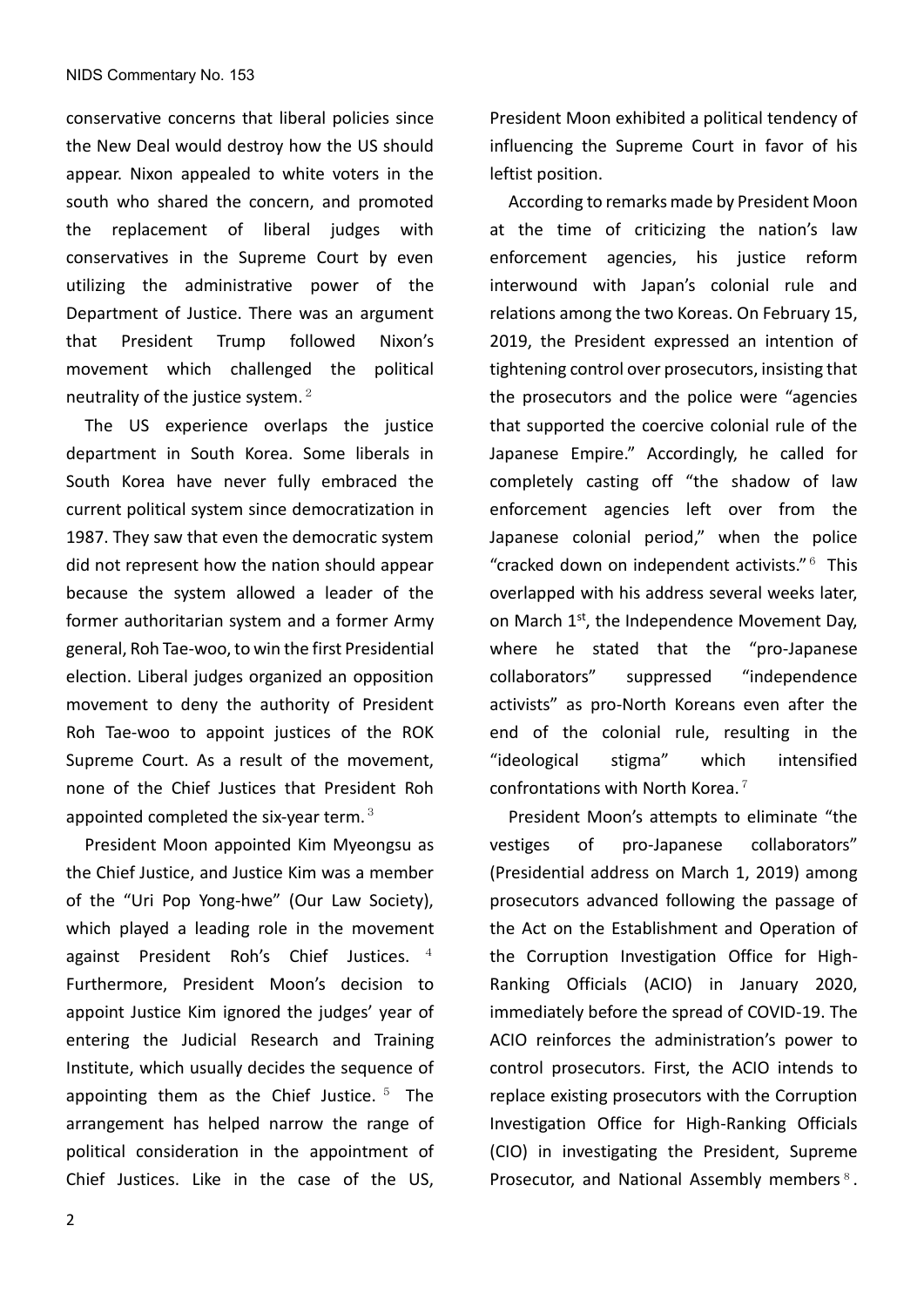Second, as this paper later describes, under the act, the President has the chance to assign his/her favorite person as the chief of the CIO. While the ACIO makes it almost impossible for prosecutors to investigate the President, the President could allow the CIO, which he/she has a strong influence on, to investigate opposition Assembly members or the Supreme Prosecutor. Strong public support for the Moon administration based on its impressive early response to COVID-19 gave the President's party, *Deobureominjudang* or the Democratic Party, 180 of 300 seats in the Assembly, paving the way for the establishment of the CIO, in accordance with the act.

The assignment of the CIO director-general proceeds as follows. First, the recommendation committee selects two candidates for directorgeneral by receiving support from six of the seven-member committee. This seems like a neutral way of selection. The committee includes two persons recommended by someone *other than* "the negotiating group of the political party to which the President belongs or belonged to," and therefore at least one of the two members recommended by the opposition parties has to support the candidates list for the CIO directorgeneral. However, another two members recommended by the President's party and the Minister of Justice assigned by the President joins the committee. These three members constitute the majority in the recommendation committee (the remaining two committee members are the President of the Korean Bar Association and the Minister of the National Court Administration)<sup>9</sup>.

 Even though the aforementioned system does not allow the President to solely select the CIO director-general, it expands the scope for him/her to assign a person who has a close

political view with the administration to the director-general. Probably, the Moon administration had never considered appointing someone who receives support from opposition parties in the top of the CIO, and undeniably, the Democratic Party amended the act to approve the recommendation committee to submit the list of director-general candidates which included no one proposed by the opposition to the President.  $10$ 

 The aforementioned reform of the judiciary could challenge international relations which the existing regime had sustained, because the reform was driven by the awareness that the political system continues to be unjust. Under Chief Justice Kim who was appointed by President Moon, the Supreme Court delivered verdicts ordering Japanese firms to compensate Korean labor during the colonial rule (October and November, 2018). The verdict was against the Treaty on Basic Relations of 1965 between Japan and the ROK which "settled completely and finally" the issue of compensation for these countries' nationals. Under the treaty, Japan supplied to the ROK US\$ 300 million in grants and extended loans of up to US\$ 200 million. Furthermore, in 2019, the Moon administration ignored Japan's formal request for diplomatic consultation within the scope of the treaty.<sup>11</sup> South Korea was inclined to prioritize political justice over existing international laws.

### **As Nuclear Non-proliferation Retreats, Political Norm Emerges**

The Justice and other governmental institutions sustained their political-neutrality by following existing standards such as legislation.  $12$  For diplomatic and national security apparatus, their apolitical duty would be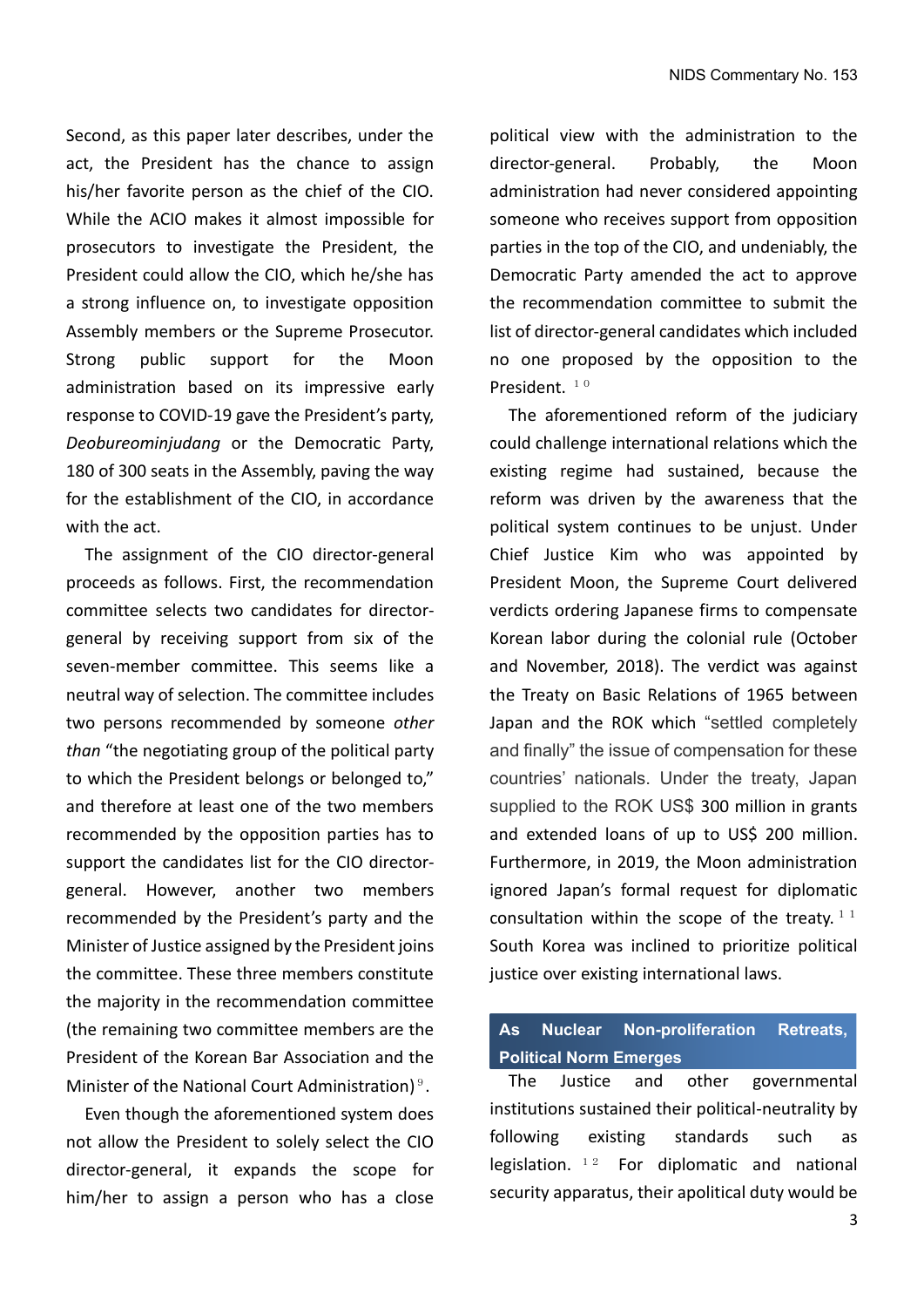something like managing threats which have been commonly concerned with allies or to seek consistency of external actions with the existing international law. However, in the summit meetings with North Korea, the US and South Korea accepted agreements which are difficult for diplomatic authorities to reach without political directives. Neither President Moon nor President Trump clearly denied North Korea's political claim against non-proliferation. Consequently, North Korea found the room to sustain its ideology which is inconsistent with the nuclear non-proliferation treaty (NPT) regime.

During the Presidential election, Mr. Biden stressed that he would never have summit meeting with Chairman Kim.<sup>13</sup> If it meant strict obedience to non-proliferation, the policy would challenge the priority of President Moon.

The ROK President sought to end the confrontation between the two Koreas for eliminating injustice of pro-Japanese factions, rather than letting North Korea follow the NPT regime as a non-nuclear weapon party. According to the Presidential address on March 1, 2019, which called for wiping out "the vestiges of pro-Japanese collaborators," they oppressed independence activists against Japan by labelling them as pro-North Koreans, resulting in an "ideological stigma" which divided the nation. Following these remarks, President Moon defined easing North–South tension as the agenda for completing transformation from the past oppressive regime, by rephrasing the ideological stigma into "the 38th parallel drawn through our minds."  $14$  The 38th parallel frequently refers to the military demarcation line (MDL) between North and South Korea, even though it does not exactly overlap with the MDL. President Moon's stance to consider easing tension with North as justice in domestic politics is consistent with his reluctance to clearly confront North Korea's non-compliance with the NPT.

In promoting the summit meetings with North Korea, the Moon administration did not assign high priority on consistency with the NPT. National Security Office Chief Chung Eui-yong, who led a special delegation to North Korea to secure an agreement for a summit meeting, positively stressed North Korea's position that "it would have no reason to possess nuclear weapons should the safety of its regime be guaranteed and if military threats against the North were removed." $15$ The stance he sold for South Koreans and the US to give the impression that North Korea had the will for returning to the NPT certainly did not include any contradiction with the North's previous position for rationalizing nuclear weaponry; North Korea would never consider denuclearization until great powers like the US, Russia, and China start dismantling their own nuclear weapons. Mr. Chung pushed for the summit meetings by optimistically explaining the questionable attitude of North Koreas toward the NPT.

North Korea already published its political concept which rejected a move to accept the NPT as general international law during the time when Mr. Biden was the Vice-President in the Barack Obama administration. About a half year after President Obama delivered a speech encouraging a "nuclear-free world" in April 2009, North Korea stated that "when the states with the largest nuclear arsenals take the lead in nuclear disarmament, it will positively influence the newly emerged nuclear weapons states in various parts of the world and also contribute to the total elimination of nuclear weapons on this globe. $^{\prime\prime}$   $^{1}$   $^{6}$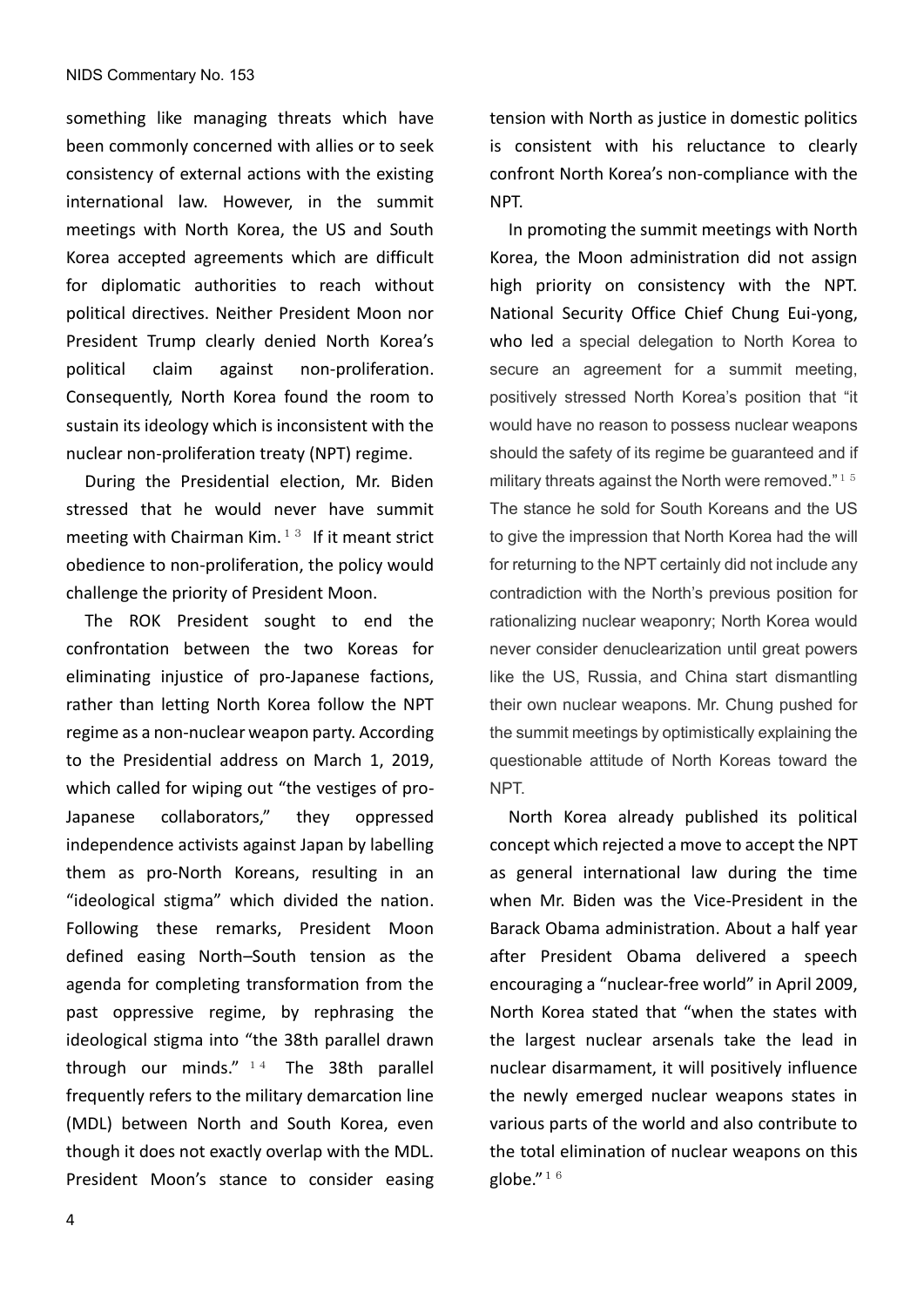If North Korea defines its obligation of denuclearization in accordance with the worldwide denuclearization, it is almost the same with the requirements for nuclear-weapon states under the NPT to negotiate toward general and complete disarmament.  $17$  It was almost clear that North Korea regarded itself as a nuclear-weapon state. Undoubtedly, the 2013 legislation of the DPRK states that North Korea "shall establish a mechanism and order for their safekeeping and management so that nukes and their technology, weapon-grade nuclear substance may not leak out illegally," $18$  like the requirement for the nuclear-weapon states under Article 1 of the NPT.

The Panmunjom Declaration of April 2018, which President Moon praised as the agreement for the complete denuclearization of the Korean Peninsula, will also be, for North Korea, a political achievement for admitting continuous nuclear weaponry. Immediately before the Declaration, on April 20, the Worker's Party of Korea (WPK) Central Committee (CC) endorsed the abovementioned concept which allowed the DPRK to sustain nuclear weaponry until the worldwide denuclearization. According to the WPK CC resolution, dismantling the nuclear test site is an important process moving toward global nuclear disarmament. The resolution also corroborated North Korea's nuclear doctrine which assumed nuclear weaponry, saying that it would never use nuclear weapons "unless there are nuclear threat and nuclear provocation against the DPRK." $19$ The joint statement by President Trump and Chairman Kim at Singapore also explicitly followed the Panmunjom Declaration, $20$  which reflected North Korea's intention to reject nuclear non-proliferation.

The ROK Unification Minister Lee In-young

mentioned that, if Mr. Biden supported the "Sunshine Policy" promoted by the Kim Dae-jung administration of South Korea during the early 2000s, the new US President would also be in favor of the Moon administration's North Korea policy. However, the North–South joint declaration that President Kim signed did not include an agreement which cast a doubt on the commitment to NPT. With respect to denuclearization, President Moon's North Korean policy differs from President Kim's Sunshine Policy. While the Unification Minister said that he would continue talks with North Korea at the working-level in the case that the Biden administration does not prefer a top-down approach,  $21$  working-level officials can hardly accept the agreement which is so vague in following the NPT, an existing international law, without political decision from the top. Unless President Biden decides to make political decisions like his predecessor, the Moon administration would not be able to work closely with the US compared to the time under the Trump administration.

### **Improving Alignment between China– North Korea**

When he was a Presidential competitor, Mr. Biden also raised the agenda of aligning with China in advancing denuclearization in the Korean Peninsula.<sup>22</sup> However, now is not the time of the six party talks, when China did not include North Korea's nuclear question into the scope of competition with the US, leaving room for US–China cooperation. Along with the summits with South Korea and the US, North Korea's Chairman Kim also started having meetings with PRC President Xi Jinping. During the summit, Kim let China compromise with his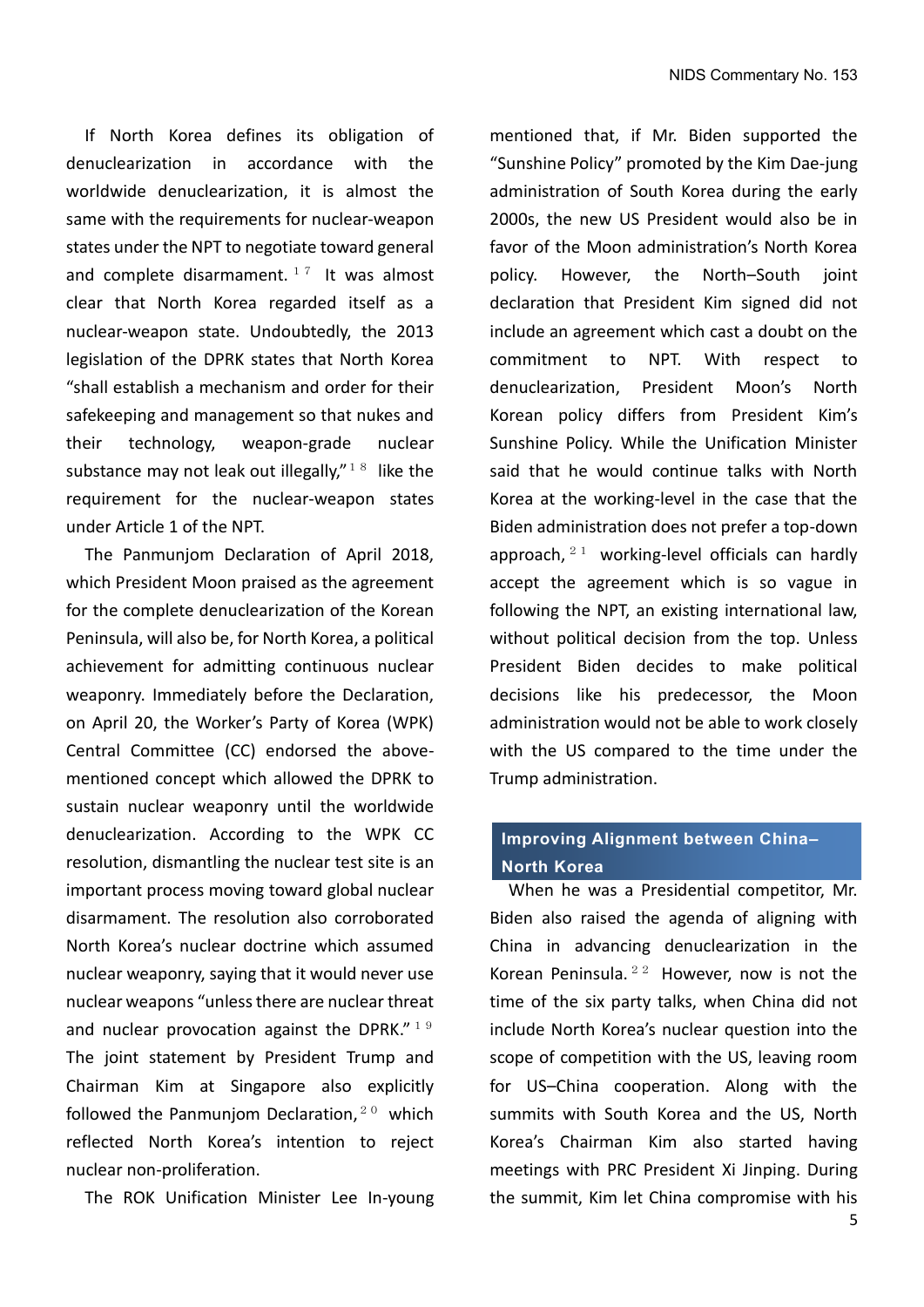claim for sustaining nuclear weaponry in exchange for providing China with the chance to weaken the United States Forces Korea (USFK) in the future.<sup>23</sup>

President Xi said that he "spoke highly of" North Korea's efforts to "promote the denuclearization of the Peninsula" during his first visit to the DPRK in June 2019.<sup>24</sup> President Xi leaned toward the North Korean stance on denuclearization, in a turnaround from last year, when Chairman Kim made his first visit to China in March 2018. At that time, President Xi simply commented, "China sticks to the goal of denuclearization."  $25$  Supporting this goal is nothing more than confirmation of the predetermined international law, a neutral position without arbitral political decision. Contrastingly, a year later, President Xi "spoke highly" of efforts made by North Korea, which revealed an inconsistent position with the nuclear non-proliferation regime.

During the successive PRC–DPRK summit meetings from 2018 to 2019, China's position became politicized in favor of North Korea. China had probably been reluctant in this change because the nation took several steps before publishing the supportive attitude toward North Korea on the nuclear issue. Chairman Kim pushed China's change by showing North Korea preserved the option to exclude China from talks on future peace regime, an important opportunity for the US competitor to undermine the legitimacy of the USFK.

Immediately after President Xi confirmed the politically-neutral position for supporting the existing non-proliferation regime, Kim suggested excluding China from talks "for the building of durable and lasting peace mechanism" by expressing the possibility to form a "north–

south–US tripartite" forum at the Panmunjom Declaration with South Korea.

Demonstrating the option to exclude China from talks for peace regime is an effective strategy for North Korea to push the socialist ally to accept the North's position for nuclear development. This can be attributed to China's increasing interested in the future of the USFK which could be limited by the China–North Korea version of peace regime. One of the high-ranking PRC officials who started advocating that a peace regime should be discussed along with Korea's denuclearization in 2016, the then-vice Chinese Foreign Minister Liu Zhenmin directly criticized the USFK for deploying the Terminal High Altitude Area Defense (THAAD) system. Mr. Liu advocated a peace regime in the Korean Peninsula, casting doubts over the legitimacy of the US–ROK alliance by insisting that the THAAD deployment proved "The relevant bilateral military alliances are a product of a bygone era."  $26$  China's concept of peace regime in Korea largely overlaps with North Korea's usual claim that the future peace regime should eliminate the US–ROK alliance as a "leftover."

China's growing interest in the USFK allowed Chairman Kim to adopt the tactic so that the DPRK accepts the PRC in peace talks of Korea in exchange for China's support for the North's continuous nuclear weaponry. In May 2018, a month after the Panmunjom Declaration, which clarified the option to exclude China in the peace talks, PRC President Xi expressed the position which looked more like a political stance to support the North Korean side. President Xi said, "China supports the DPRK's adherence to the denuclearization of the peninsula," in the presence of Chairman Kim, who visited China again. $27$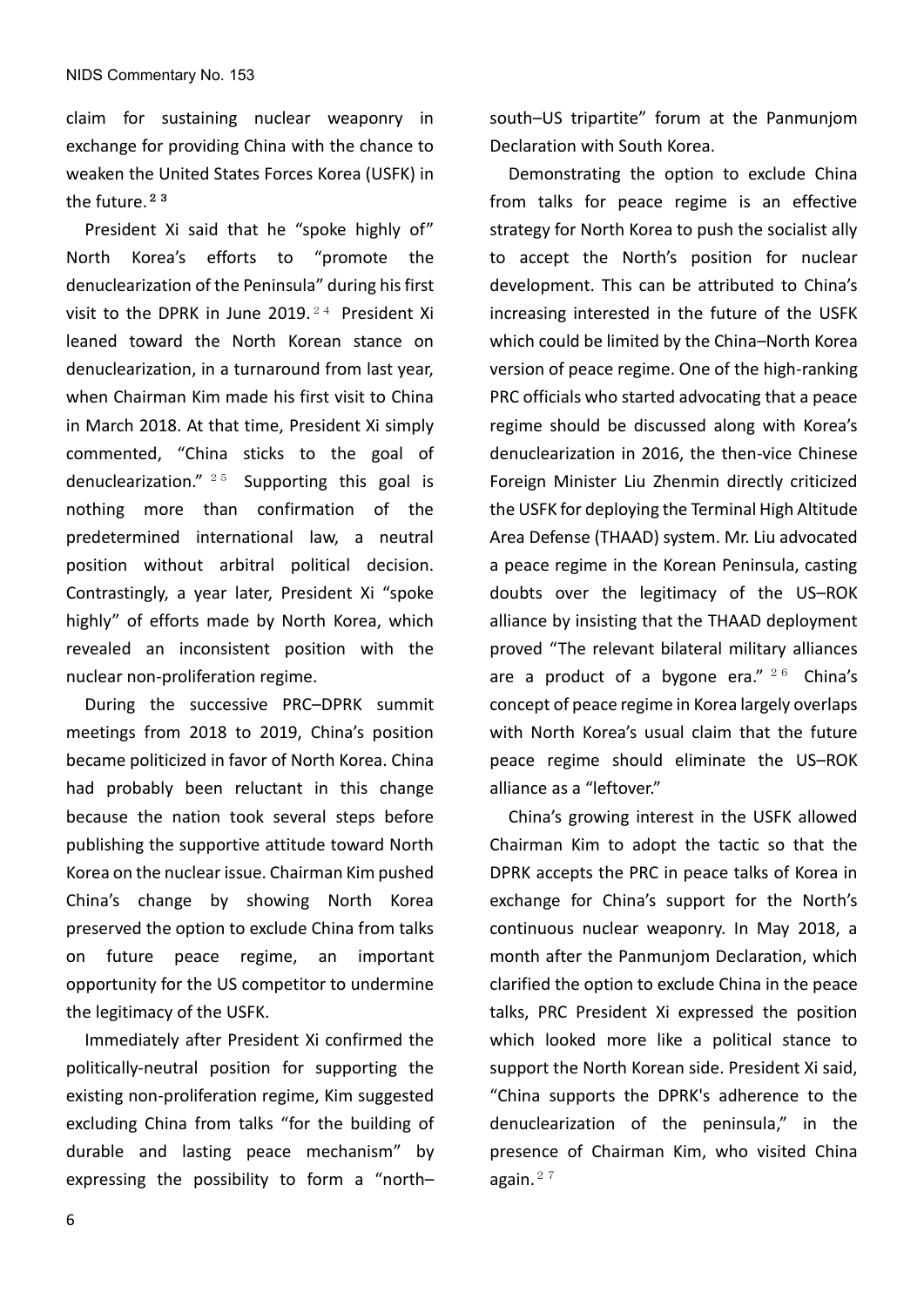However, "the denuclearization of the peninsula," that China expressed was not necessarily the North Korean version of denuclearization, since the remarks could mean that President Xi demanded that North Korea support the NPT regime in the peninsula. President Xi's position was yet to satisfy Chairman Kim, and undoubtedly North Korea continuously implied that it was excluding China from talks on peace regime. Immediately before the PRC-DPRK summit in May, North Korea's Foreign Minister met with his counterpart in China. Even though North Korea's Foreign Minister stated at this meeting that the DPRK maintains close communications with China to realize both a "peace regime" and denuclearization, this statement was included only in the press release of the Chinese side. North Korea's state-run media, Korea Central News Agency, never mentioned such a statement.<sup>28</sup>

The third visit by Kim in China (June 2018) gave President Xi the opportunity to take an even closer position toward North Korea, "Comrade Chairman has made positive efforts for realizing denuclearization." In return, Chairman Kim also showed a more inclusive attitude toward China saying, "the DPRK side hopes to work with China and other concerned parties to promote the establishment of a lasting and solid peace mechanism on the Korean Peninsula."  $2.9$ However, this remark was published by only the Chinese side, with the North Korean media failing to report it.  $30$  Given that President Xi highlighted Chairman Kim's "positive efforts" after praising the 2018 US–DPRK Singapore summit immediately before Kim's visit to China, Xi's support at that time was likely limited to a general commendation of North Korea's "efforts"

to reach an agreement with the US.

After these successive PRC–DPRK summit meetings, in January 2019, President Xi finally "spoke highly of the positive measures taken by the DPRK side [for promoting] the realization of denuclearization on the peninsula" regardless of agreements with the US.  $31$  This remark was made during Chairman Kim's fourth visit to China, and the position of President Xi was almost the same as it was during his first visit to North Korea later in June, the same year. Unquestionably, prior to the visit, Kim delivered a speech where he said he promoted talks for a peace regime in close contact with "the signatories to the armistice agreement," indirectly referring to China. $32$ 

However, Kim had yet to directly acknowledge the prospect of four-party talks, including China, via official media publication within North Korea. This is probably because President Xi's comment addressed concrete "measures" already taken by the DPRK instead of the overarching ideology of "denuclearization," under which North Korea would maintain its nukes until "worldwide disarmament." Only after President Xi "spoke highly of the DPRK side's efforts," conveying his meaning as clearly in opposition to the NPT's and the US's stances on the issue, did Kim allow President Xi to circulate a statement among the people of North Korea, informing them that the president undeniably wished for North Korea to engage with China in the four-party talks. President Xi contributed an article for the *Rodong Sinmun*, an official newspaper of the WPK, stating that China will "actively contribute to regional peace, stability, development and prosperity by strengthening communication and coordination with the DPRK and relevant parties to jointly push for progress in talks and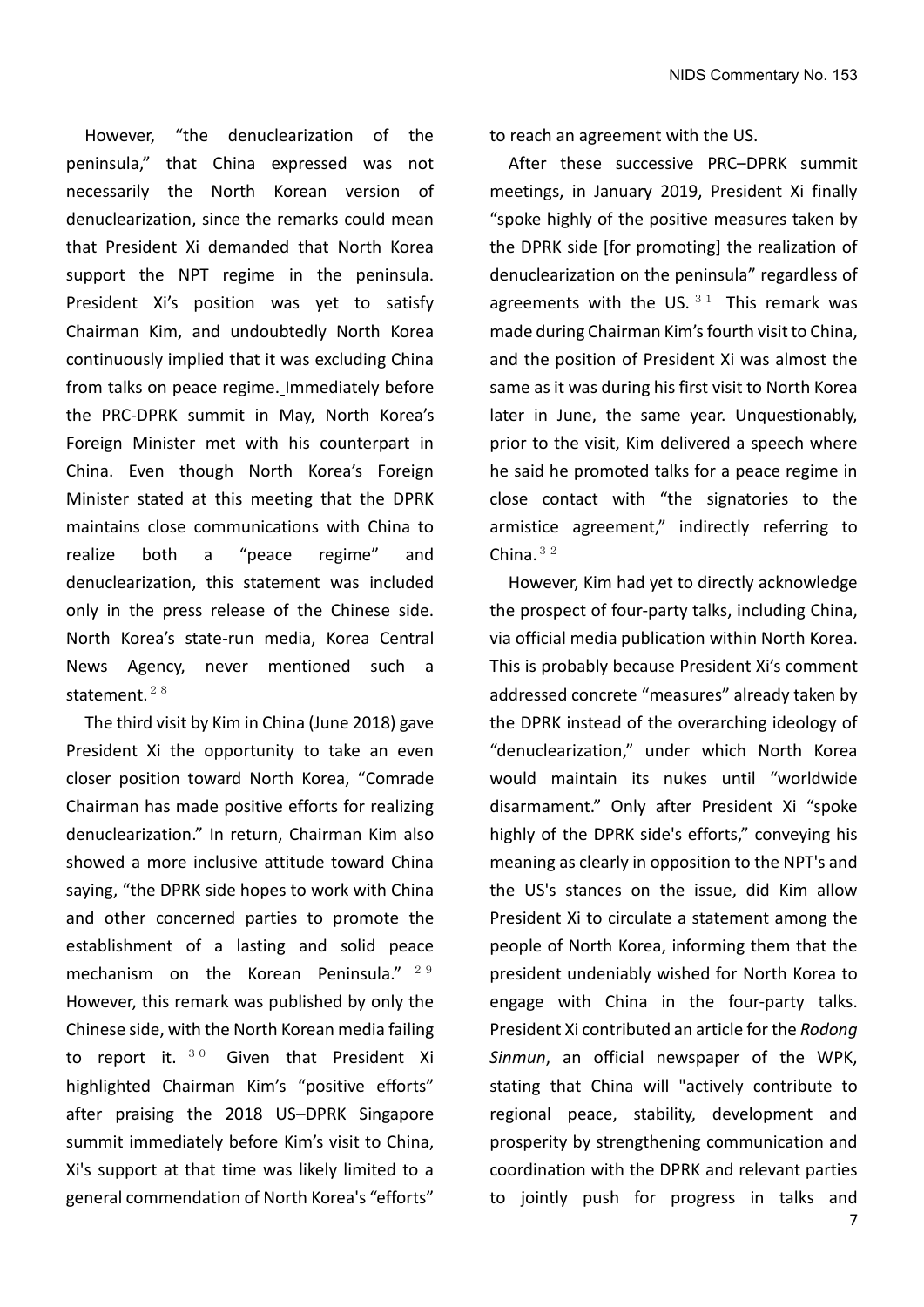negotiations on the issue." 33 The PRC's negative views on US presence in the Korean Peninsula increases the value of the DPRK as an ally for China, opening avenues for North Korea to allow the Chinese accept the North's nuclear weaponry.

#### **South Korea's Quest for Self-Reliance**

The Biden administration could face great power competition with China even in the Korean Peninsula, considering that China is increasingly sharing interest with North Korea vis-à-vis the US–ROK alliance. Mr. Biden's views when he was a Presidential candidate was categorically consistent with the situation. He emphasized the necessity of reinvesting in the alliances with South Korea, Australia, and Japan, following the argument that Russia "fears a strong NATO, the most effective political-military alliance in modern history."<sup>34</sup> Despite no direct mention of China in the context of East Asian security affairs, President Biden's views could result in the US attempting to assign the US-ROK alliance, which has focused on North Korea, to play a role in the great power competition with the PRC.

 In contrast, the Moon administration likely follows the political norm that Koreans must have greater autonomy from the US and Japan. On August 15, 2019, President Moon called for creating a "new nation that cannot be shaken," accusing Japan of "unwarranted export restrictions." The concrete meaning of the "nation that cannot be shaken" was reinforcing self-reliance from the US-led security architecture. For building such an unshaken nation, Mr. Moon insisted that South Korea, which "is surrounded by four major powers," should serve as "a bridge by taking the lead in

promoting peace and prosperity on the continent and out in the ocean." $35$  Given that the "four major powers" usually include the US and China, mediating the continental and the ocean powers effectively makes the ROK neutral in the great power competition. This is the same concept with the initiative of the former Roh Moo-hyun administration, where President Moon served as a senior official, for justifying keeping away from the US strategy towards China.  $36$ 

About a month after the aforementioned speech, President Moon ordered his government to push the US to accept the revised US–ROK "Missile Guidelines," which restricted South Korea's development of ballistic missiles and rockets since 1979. The Moon administration worked though the agenda in July 2020. Kim Hyun-chong, Deputy National Security Adviser of the ROK Presidential office, explained the achievement by saying that the ROK was liberated from the restriction of developing solidfuel space rockets and it also became closer to becoming a "nation that cannot be shaken." $37$ 

In seeking autonomy from the US, the Moon administration cared for China's complaint about US influence over South Korea's national security. A month after the revision of the Missile Guidelines, the ROK National Defense Ministry published the Mid-term National Defense Plan, which did not include American-made SM-3 for reinforcing the nation's missile defense. Previously, the ROK Navy had called for introducing SM-3 regardless of China's opposition, emphasizing that "the sovereign nation's decision should not be interfered by a neighboring power." <sup>38</sup> The National Defense Plan declined the ROK Navy's demand.

The ROK Navy disputed with a pro-Moon national assembly member who accused that the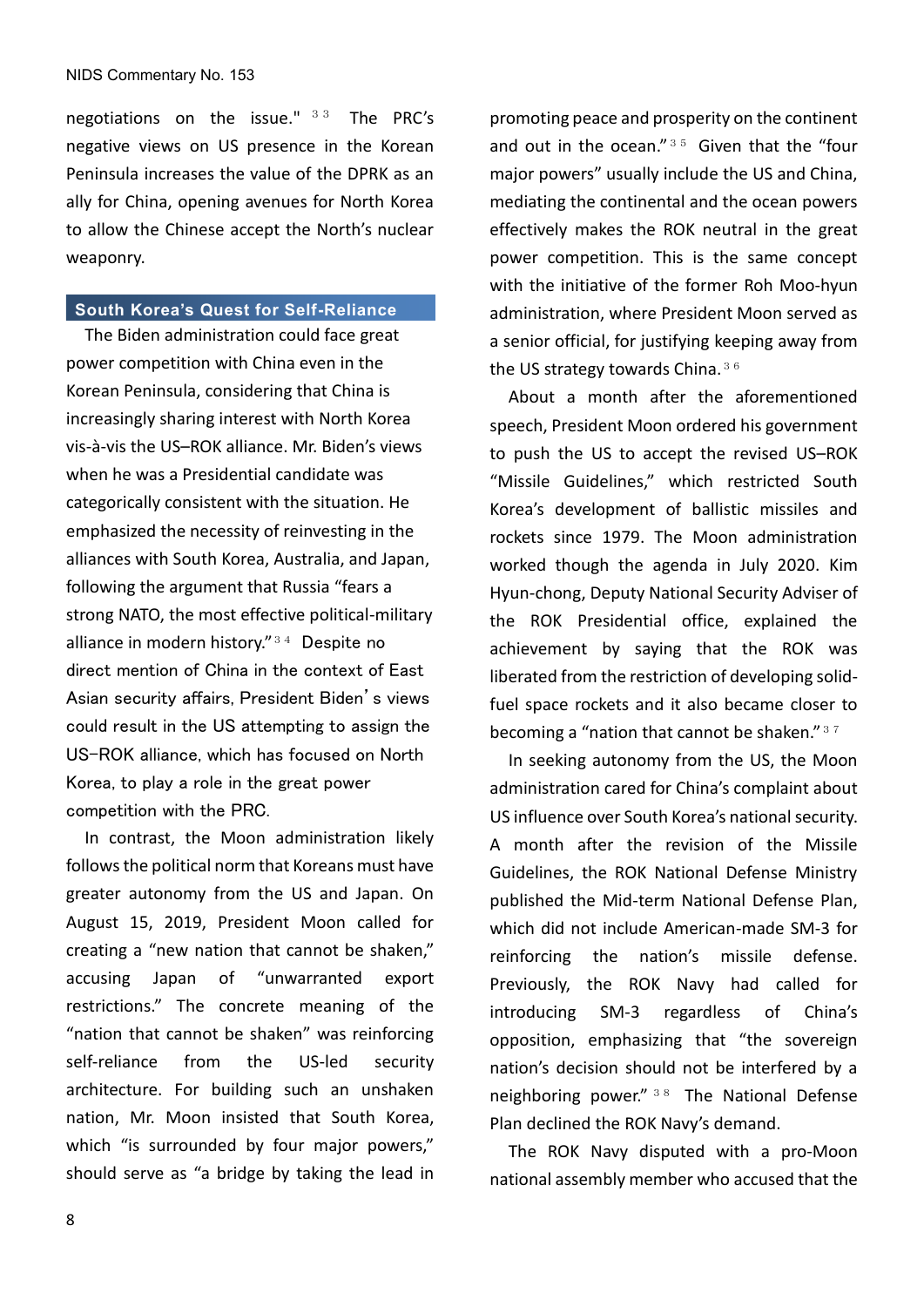SM-3 introduction could reinforce missile defense cooperation with the US, which was inconsistent with the "three no policies" for stabilizing relations with China.  $39$  During the negotiations for the first visit by President Moon to China, in 2017, the ROK side explained the "publicized positions," in response to China's concerns about the three points; (1) missile defense, (2) THAAD deployment, and (3) the US– ROK-Japan trilateral security cooperation.  $40$  A little later, the ROK Foreign Minister defined the "existing positions" about the three points as the three "no" policies: the ROK would not join the US missile defense system; it would not develop the US–Japan–ROK trilateral cooperation into a military alliance; and it would not make any additional deployment of the THAAD system. $41$ China effectively deterred South Korea from crossing the three red lines by requiring the Moon administration to express the three "no" policies in exchange for accepting the Presidential visit.<sup>42</sup>

The ROK Navy called for introducing SM-3, responding to North Korea's launch of a "Pukguksong-3" SLBM on October 2, 2019.<sup>43</sup> It launched the SLBM on a lofted trajectory which reached about 900 km, much higher than a normal trajectory. $44$  In general, it is believed to be more challenging to intercept missiles on a lofted trajectory than a normal one because of the fall at a high depression angle.  $4.5$ Introducing SM-3 allows South Korea's navy to intercept SLBM at the highest altitude, the easiest timing for shooting down. The Moon administration did not secure autonomy from China for its navy's realism to manage the missile threat of North Korea, prioritizing self-reliance from the US.

President Moon visited the Agency for Defense Development (ADD) shortly before publishing the relaxation of the US guidelines to restrict South Korea's missile development. He commended the ADD as the power source of "the Republic of Korea ranks 6th globally in military strength." $46$  The ADD effectively developed South Korea's first indigenous ballistic missile, *Baekgom* or Nike Hercules Korea-1 (NHK-1), during the late 1970s under the authoritarian administration of President Park Chung-hee, a former army general. The missile guidelines commenced as the promise of restraint on further missile development by the then-ROK Defense Minister for the commander of the USFK in 1978.  $47$ 

 What President Moon clearly inherited from the former conservative ruler was the ambition for making the nation self-reliant. Either North or South Korea prefers self-reliance from the great powers which want to impose nonproliferation of arms on small powers. The "indigenous ballistic missile capable of carrying one of the world's heaviest payloads," President Moon emphasized during his visit to the ADD, was probably the Hyunmoo-4 ballistic missile. The previous revision of the missile guideline in 2017 allowed the ADD to experimentally launch a Hungmoo-4, which reportedly had a payload of 2t. The 2020 revision of the missile guidelines still fell short of allowing the over-800 km range. With respect to the revision of the missile guidelines, President Moon asked his officials to secure the "absolute missile sovereignty." $48$ This stance allowed President Biden to face South Korea's demand for lifting the missile guidelines later.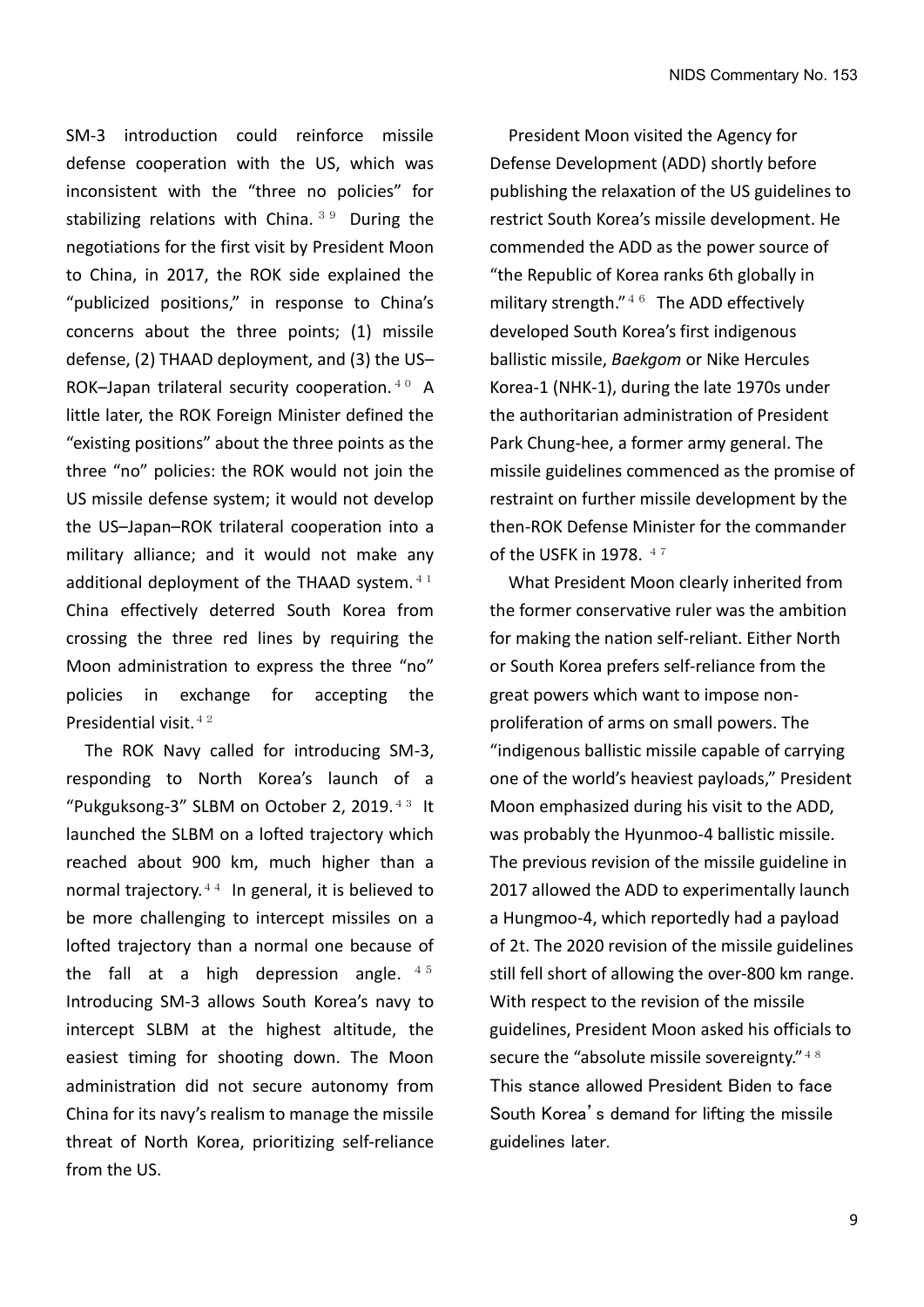#### **Conclusion**

Seeking military power unrestricted by great powers is aimed at reinforcing legitimacy by realizing the image of the nation. This attempt reflects political inceptive for a party to show its capability to make the nation greater than other parties. What President Biden inherited from his

 $2$  Adam Cohen, Supreme Inequality: The Supreme Court's Fifty-Year Battle for a More Unjust America, (New York: Penguin Press, 2020), pp.20-61 and 314.

<sup>3</sup> Han Hong-ku, *Sapopbu: Popur Chipe han Cha dure Yokusa* [The Judicial Branch: History of People Who Dominated Laws] (Paju: Dolbegae, 2016) pp.377-385; Kan Kimura, "Kankoku ni Okeru Sihoubu no Touhaseino Soushituto Kaifuku [Lost and Recovery of Partisanship in South Korea's Law Enforcement]," Yoshifumi Takaki, *Seijinoo Sihoukato Minshuka* [Judicialization of Politics and Democratization], (Tokyo: Koyoshibo, 2017), p.251.

<sup>4</sup> Han Hong-ku, *Popur Chipe han Cha dure Yokusa*, p.382.

<sup>5</sup> ROK National Assembly Office, *Legislation and Judiciary Committee Record*, 353rd extraordinary session, August 21, no.1, 2017, p.12, 36.

<sup>6</sup> ROK Presidential Office, *Moon Jae-in Taedongryong Yonsor Mun Jip* [The Speeches of President Moon Jae-in], (Seoul: Office of Presidential Secretary, 2019), vol.2, no.2, pp.224-227.

<sup>7</sup> ROK Presidential Office, *Moon Jae-in Taedongryong Yonsor Mun Jip*, vol.2, no.2, pp.256-263.

 $8<sup>8</sup>$  Act on the Establishment and Operation of the Corruption Investigation Office for High-Ranking Officials, Act No. 16863, Enactment January 14, 2020, Enforcement July 15, 2020, Article 2.

<sup>9</sup> Act on the Establishment and Operation of the Corruption Investigation Office for High-Ranking Officials , Article 6.

 $10$  ROK National Assembly Office, Legislation and Judiciary Committee Record, 383nd regular session, August 21, no.3, 2020, p.27. Democratic Party [ROK], "Jae 5cha Kookjong Kamsa Modu Paron [The Opening Statement at the 5th Audit Session]," October 20, 2020, "Jae 23cha Chego Uiwonhwe Modu Paron [The Opening Statement at the 23rd Supreme Committee]," Ocotber 26, 2020.

 $11$  Japan Ministry of Foreign Affairs, "Background and Position of the Government of Japan Concerning the issue of former civilian workers from the Korean Peninsula," https://www.mofa.go.jp/mofaj/files/000499948.pdf.

 $12$  The definition of political neutrality is based on the following. Carl Friedrich, "Responsible Government Service under the American Constitution," Commission of predecessor was the politicized alliance with South Korea and weakened international norms to control North Korea's nuclear ambition.

Inquiry on Public Service Personnel, *Problems of the American Public Service: Five Monographs on Specific Aspects of Personnel Administration* (New York: McGraw-Hill, 1935).

<sup>13</sup> "Debate transcript: Trump, Biden final presidential debate moderated by Kristen Welker," *USA Today*, Oct 23, 2020.

<sup>14</sup> ROK Presidential Office, *Moon Jae-in Taedongryong Yonsor Mun Jip*, vol.2, no.2, , pp.256-263.

 $15$  ROK Presidential Office, "South, North Korea agree to hold 3rd summit in April," March 6, 2018.

 $16$  "DPRK's Efforts for Peace in Korean Peninsula Reiterated," *KCNA*, October 18, 2009.

 $17$  The Treaty on the Non-Proliferation of Nuclear Weapons, Article 6.

<sup>18</sup> "Law on Consolidating Position of Nuclear Weapons State Adopted," *KCNA*, April 1, 2013.

 $19$  "Choson Rodong Dang Joongang-wiwonhwe jejilgi jesamcha Jeon-wiwonhwe Jjnheng, Choson Rodong Dang Uiwonjang Kim Jong-Un Donji keseo Byeongjinroson ui Widaehan Songrieul Geungjinop-i Seon-eon hasigo Dangw ui Saeloun Jeonlyagjeog Loseon-eul Jesihasiyeossda [Third Plenary Meeting of Seventh C.C., WPK Held in Presence of Comrade Kim Jong Un. He Declared Proclaiming Great Victory of the Line of Simultaneous Development of Economic Construction and Building of Nuclear Force, Exhibiting the New Strategic Direction]," *Rodong Sinmun*, April 21, 2018.

<sup>20</sup> *Joint Statement of President Donald J. Trump of the United States of America and Chairman Kim Jong Un of the Democratic People's Republic of Korea at the Singapore Summit*, June 12, 2018, Sec.3. This article's argument about the Panmunjom Declaration and the U.S.- North Korea summit meeting partially overlaps with the following. National Institute for Defense Studies, *East Asian Strategic Review 2019*, (Tokyo: NIDS, 2019) pp.75- 86.

<sup>21</sup> ROK National Assembly, *the Special Committee on Budget and Accounts Record*, 382nd session (regular session), December 11, 2020, 15.

 $22$  Joseph Biden, "Why America Must Lead Again: Rescuing U.S. Foreign Policy After Trump," *Foreign Affairs*, Vol. 99, No.2, March, 2020.

 $23$  This section is the revised version of the followings. National Institute for Defense Studies, *East Asian Strategic Review 2020*, (Tokyo: NIDS, 2020) pp. 72-77; Takeshi

<sup>&</sup>lt;sup>1</sup> Scott Sagan, "Why Do States Build Nuclear Weapons? Three Models in Search of a Bomb," *International Security*, Vol. 21, No.3, (Winter 1996-1997) p. 55.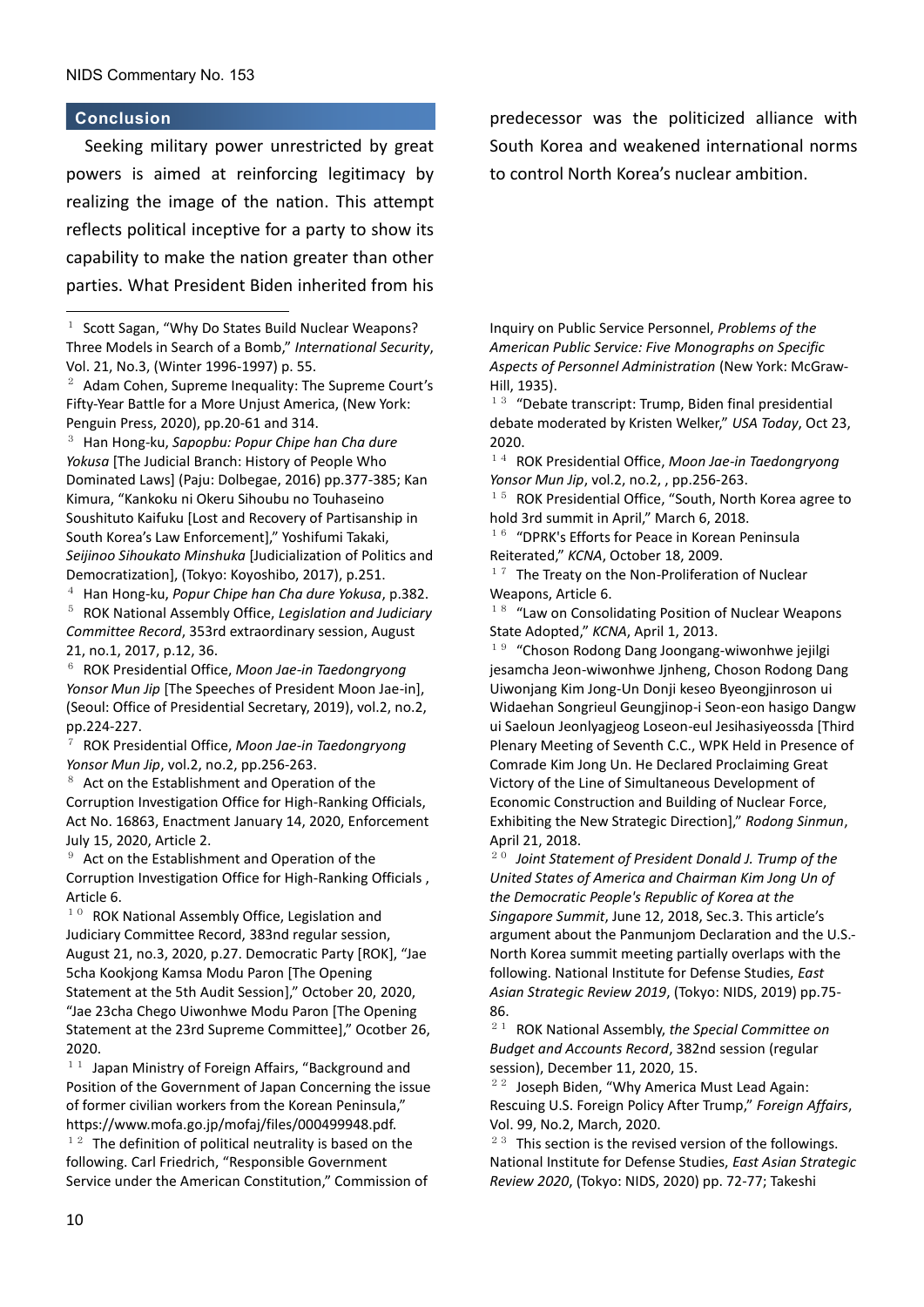Watanabe, "China and North Korea Strengthen Bilateral Alignment via Shared Concept of "Denuclearization" *NIDS Commentary*, no. 100, August 6, 2019.

 $24$  People's Republic of China Foreign Ministry, "Xi Jinping Dao Tong Chaoxian Laodongdang Weiyuanzhang Weiyuanzhang Guowuweiyuan Weiyuanzhang Jin Zhengen Juxing Huiwu [Xi Jinping hold talks with Kim Jong Un, Chairman of the Workers' Party of Korea and Chairman of the State Affairs Commission]," June 20, 2019.

<sup>25</sup> "Xi Jinping Dao Tong Jin Zhengen Juxing Huiwu [Xi Jinping hold talks with Kim Jong Un]" *Xinhua*, March 28, 2018.

<sup>26</sup> People's Republic of China Foreign Ministry, "Remarks by Vice Foreign Minister Liu Zhenmin At the Opening Ceremony of the International Seminar on "Security Framework and Major-Power Relations In the Asia-Pacific Region,"" July 12, 2016

 $27$  "Xi Jinping, Kim Jong Un hold talks in Dalian (2)," Xinhua, May 8, 2018; "Xi Jinping tong Chaoxian Laodongdang Weiyuanzhang Jin Zhengen zai Dalian Juxing Huiwu [Xi Jinping hold talks with Kim Jong Un, Chairman of the Workers' Party of Korea in Dalian]," *Xinhua*, May 8, 2018.

<sup>28</sup> People's Republic of China Ministry of Foreign Affairs, "Wang Yi Holds Talks with Foreign Minister Ri Yong-ho of the DPRK," May 2, 2018; People's Republic of China Ministry of Foreign Affairs, "Wang Yi tong Chaoxian Waixiang Li Yong Hao Juxing Huitan [Wang Yi Holds Talks with Foreign Minister Ri Yong-ho of the DPRK]," May 2, 2018; "Ri Yong-Ho Uemusang Gwa Chungkook Kookmu Uiwon kyomu Uemubuzang sai e Hwedamu [Foreign Minister Ri Yong-Ho of DPRK held talks with Chinese state councilor and Foreign Minister]," *KCNA*, May 3, 2018. <sup>29</sup> "1st LD-Writethru-China Focus: Xi Jinping , Kim Jong Un hold talks in Beijing," *Xinhua*, June 19; "Xi Jinping tong Chaoxian Laodongdang Weiyuanzhang Jin Zhengen Juxing Huitan [Xi Jinping hold talks with Kim Jong Un, Chairman of the Workers' Party of Korea]," *Xinhua*, June 19. <sup>30</sup> "Kyonguehanun Chegoryongdoja Kim Jong-Un Dongjie Chungkook Pangmunur Hwanyonghayo Supkunpyongdongjiga Songdaehan Yonghweur Maryonhayota [Xi Jinping, general secretary of the Central

Committee of the Communist Party of China and president of the People's Republic of China, hosted a grand banquet in welcome of the China visit by Kim Jong Un, chairman of the Workers' Party of Korea and chairman of the State Affairs Commission of the Democratic People's Republic of Korea]," *Rodong Sinmun*, June 20, 2018; "Chosunrodongdang Uiwonjangisimyo Chosunminjujuiinmingonghwakook Kookmuuiqonhwe Uiwonjang Kim Jong-Un Dongjikeaso Chunghwainmingonghwakook Chunganguiwonhwe Chongsogi Chunghwainmingonghwakook Jusok Supkunpyongdongjiwa Hwedamhasioda [Supreme Leaderim Jong Un, chairman of the Workers' Party of Korea and chairman of the State Affairs Commission of

the Democratic People's Republic of Korea, met Xi Jinping, general secretary of the Central Committee of the Communist Party of China and president of the People's Republic of China]," *Rodong Sinmun*, June 20, 2018.  $31$  People's Republic of China Ministry of Foreign Affairs,

"Xinhua Headlines: Xi, Kim hold talks, reaching important consensus," January 10, 2019; People's Republic of China Ministry of Foreign Affairs, "Xi Jinping tong Chaoxian Laodongdang Weiyuanzhang Jin Zhengen Juxing Huitan [Xi Jinping hold talks with Kim Jong Un, Chairman of the Workers' Party of Korea]," January 10. 2019.

<sup>32</sup> Kim Jong Un, "Sinnyonsa [New Year Address]," *Rodong, Sinmun*, January 1, 2019.

<sup>33</sup> Xi Jingping, "Chungcho Chinsonur Kesunghayo Sidaee Seroun Changur Kesok Arosegijya [We Continue to Open Up a New Era or the relations between China and the Democratic People's Republic of Korea]," *Rodong Sinmun*, June 19, 2019.

<sup>34</sup> Joseph Biden, "Why America Must Lead Again: Rescuing U.S. Foreign Policy After Trump," *Foreign Affairs*, Vol. 99, No.2, March, 2020.

<sup>35</sup> ROK Presidential Office, *Moon Jae-in Taedongryong Yonsor Mun Jip*, vol.2, no.2, pp.256-263.

<sup>36</sup> ROK Presidential Committee on Northeast Asian Cooperation Initiative, "Pyonghwa wa Ponyonge Dongpuka Sidae Kusang: Bizon kwa Jonryak [Northeast Asia Cooperation Initiative for Peace and Prosperity]," August 13, 2004, p.9. ROK Presidential Committee on Northeast Asian Cooperation Initiative, *Pyonghwa wa Ponyonge Dongpuka Sidae Kusang* [Northeast Asian Cooperation Inititative], (Presidential Committee on Northeast Asian Cooperation Initiative, 2004) p.16. <sup>37</sup> ROK Presidential Office, "Hanmi Misair Jichim Kejong Kwanryon Kim Hyun-chong Kookaanposir Jae2 Chajang Briping [Briefing from Kim Hyun-chong, Deputy National Security Adviser of the ROK Presidential Office, about the Revision of the ROK-US Missile Guidelines]," July 28, 2020. <sup>38</sup> ROK National Assembly, *National Defense Committee Record*, 2019 audit session, Appendix, October 10, 2019, p.123.

<sup>39</sup> Ibid, pp.122-123.

<sup>40</sup> The ROK Foreign Ministry, "Hanchung Kwankae Keson Kwanryon Yangkookkan Hyopi Kyorkwa [Result of Bilateral Talks for Improving Relations]," October 31, 2017.

<sup>41</sup> ROK National Assembly, *Foreign Affairs and Unification Committee Record*, 2017 audit session, October 30, 2017: 6-7.

<sup>42</sup> Takeshi Watanabe "Moon Jae-in Seiken no Jishu ga Chokumen suru Fukakujitusei: Seijikyousou to Taibeichuu Kankei [The Moon Jae-in Administration Faces Uncertainty in its Quest for Self-Reliance: Political Competition and Relations with the US and China]," *Fukakujitusei no Jidai no Chousenhantou to Nihon no Gaikou Anzenhoshou* [The Korean Peninsula at the Time of Uncertainty and Japan's Diplomacy and Security] (Japan Institute for International Affairs, 2018), pp.23-24.

<sup>43</sup> ROK National Assembly, *National Defense Committee*